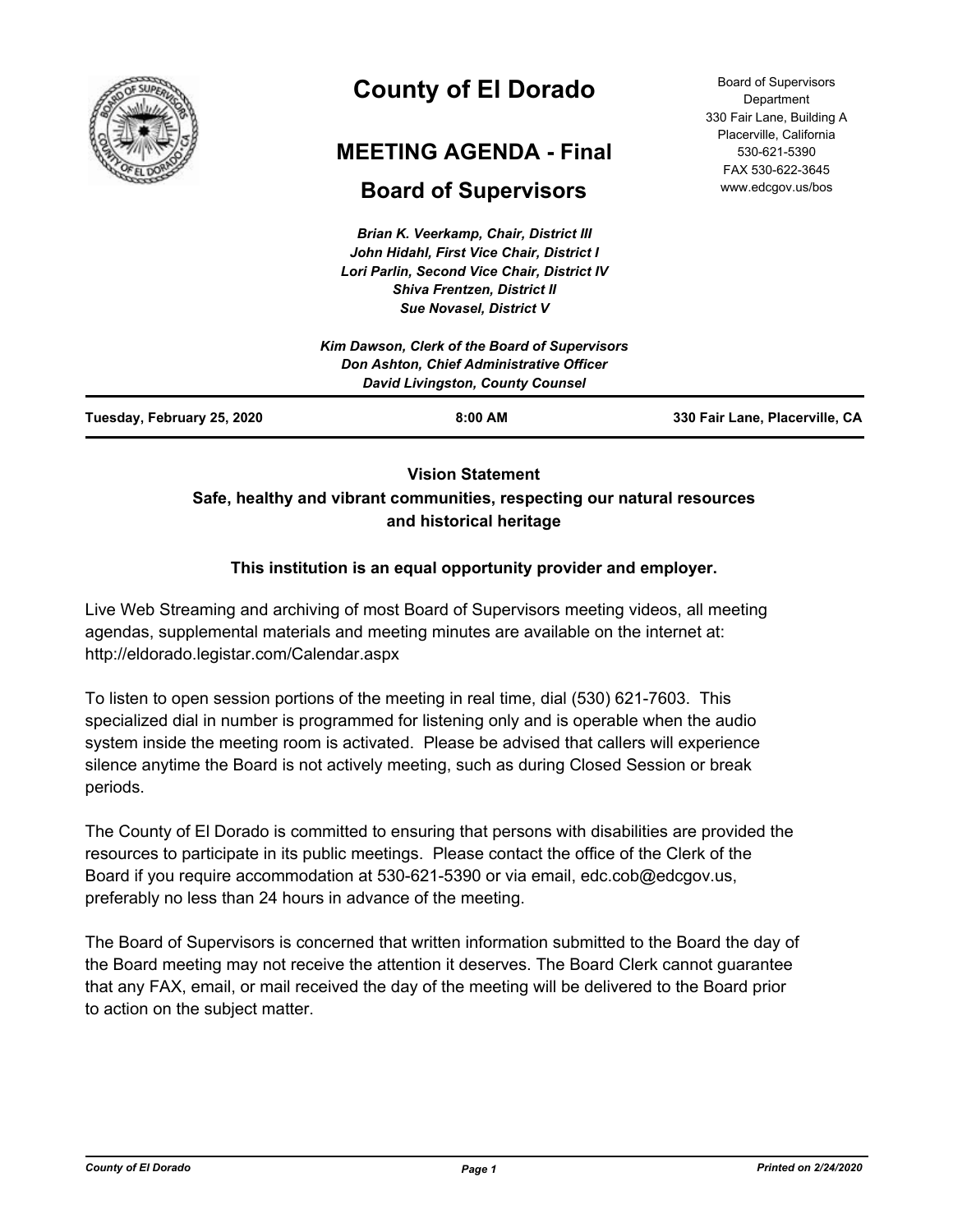The Board meets simultaneously as the Board of Supervisors and the Board of Directors of the Air Quality Management District, In-Home Supportive Services, Public Housing Authority, Redevelopment Agency and other Special Districts.

For Purposes of the Brown Act § 54954.2 (a), the numbered items on this Agenda give a brief description of each item of business to be transacted or discussed. Recommendations of the staff, as shown, do not prevent the Board from taking other action.

Materials related to an item on this Agenda submitted to the Board of Supervisors after distribution of the agenda packet are available for inspection during normal business hours in the public viewing packet located in Building A, 330 Fair Lane, Placerville or in the Board Clerk's Office located at the same address. Such documents are also available on the Board of Supervisors' Meeting Agenda webpage subject to staff's ability to post the documents before the meeting.

# **PROTOCOLS FOR PUBLIC COMMENT**

Public comment will be received at designated periods as called by the Board Chair.

Public comment on items scheduled for Closed Session will be received before the Board recesses to Closed Session.

Except with the consent of the Board, individuals shall be allowed to speak to an item only once.

On December 5, 2017, the Board adopted the following protocol relative to public comment periods. The Board adopted minor revisions to the protocol on February 26, 2019, incorporated herein:

Time for public input will be provided at every Board of Supervisors meeting. Individuals will have three minutes to address the Board. Individuals authorized by organizations will have three minutes to present organizational positions and perspectives and may request additional time, up to five minutes. At the discretion of the Board, time to speak by any individual may be extended.

Public comment on certain agenda items designated and approved by the Board may be treated differently with specific time limits per speaker or a limit on the total amount of time designated for public comment. It is the intent of the Board that quasi-judicial matters have additional flexibility depending upon the nature of the issue. It is the practice of the Board to allocate 20 minutes for public comment during Open Forum and for each agenda item to be discussed. (Note: Unless designated on the agenda, there is no Open Forum period during Special Meetings.)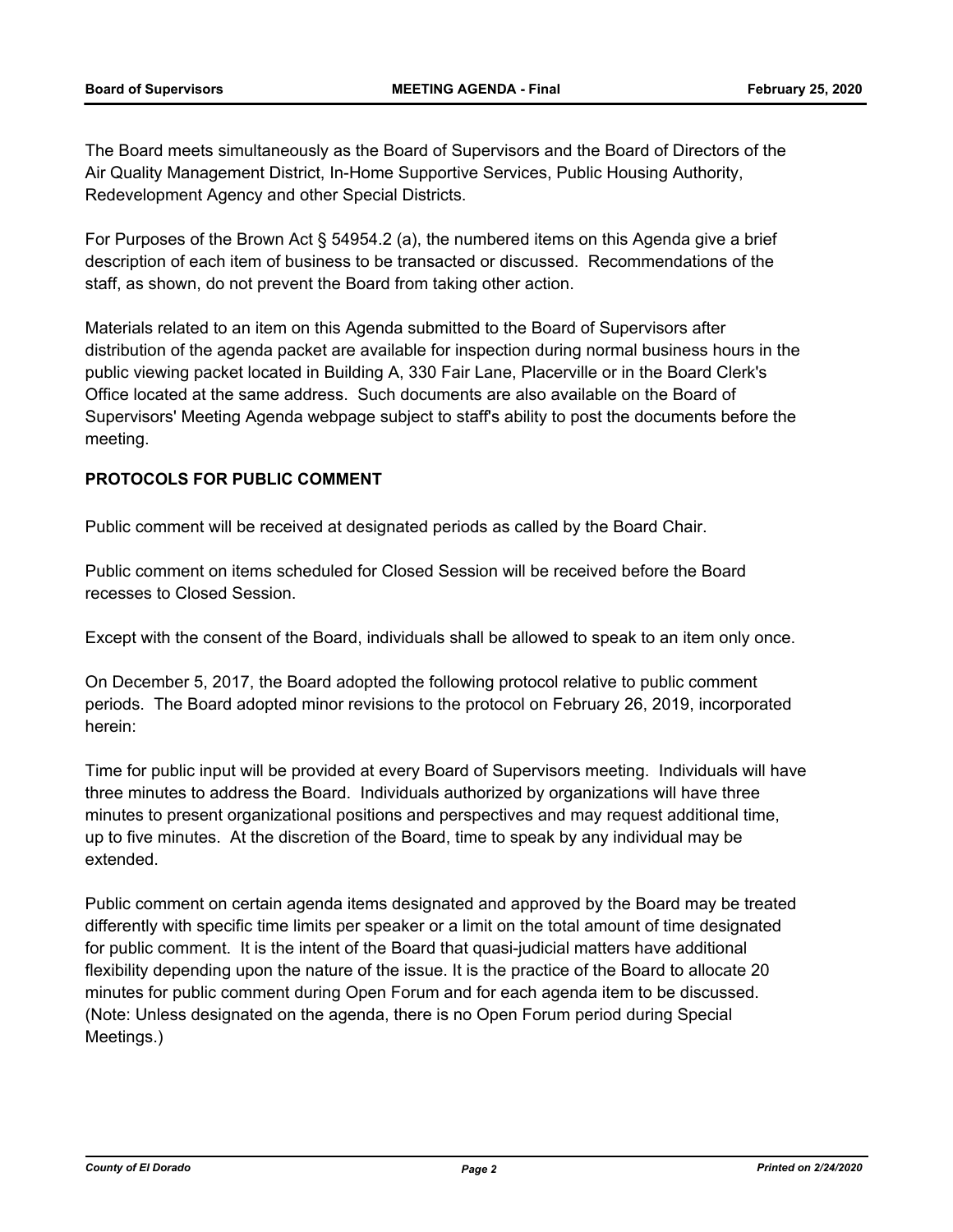Individual Board members may ask clarifying questions but will not engage in substantive dialogue with persons providing input to the Board.

If a person providing input to the Board creates a disruption by refusing to follow Board guidelines, the Chair of the Board may take the following actions:

Step 1. Request the person adhere to Board guidelines. If the person refuses, the Chair may turn off the speaker's microphone.

Step 2. If the disruption continues, the Chair may order a recess of the Board meeting.

Step 3. If the disruption continues, the Chair may order the removal of the person from the Board meeting.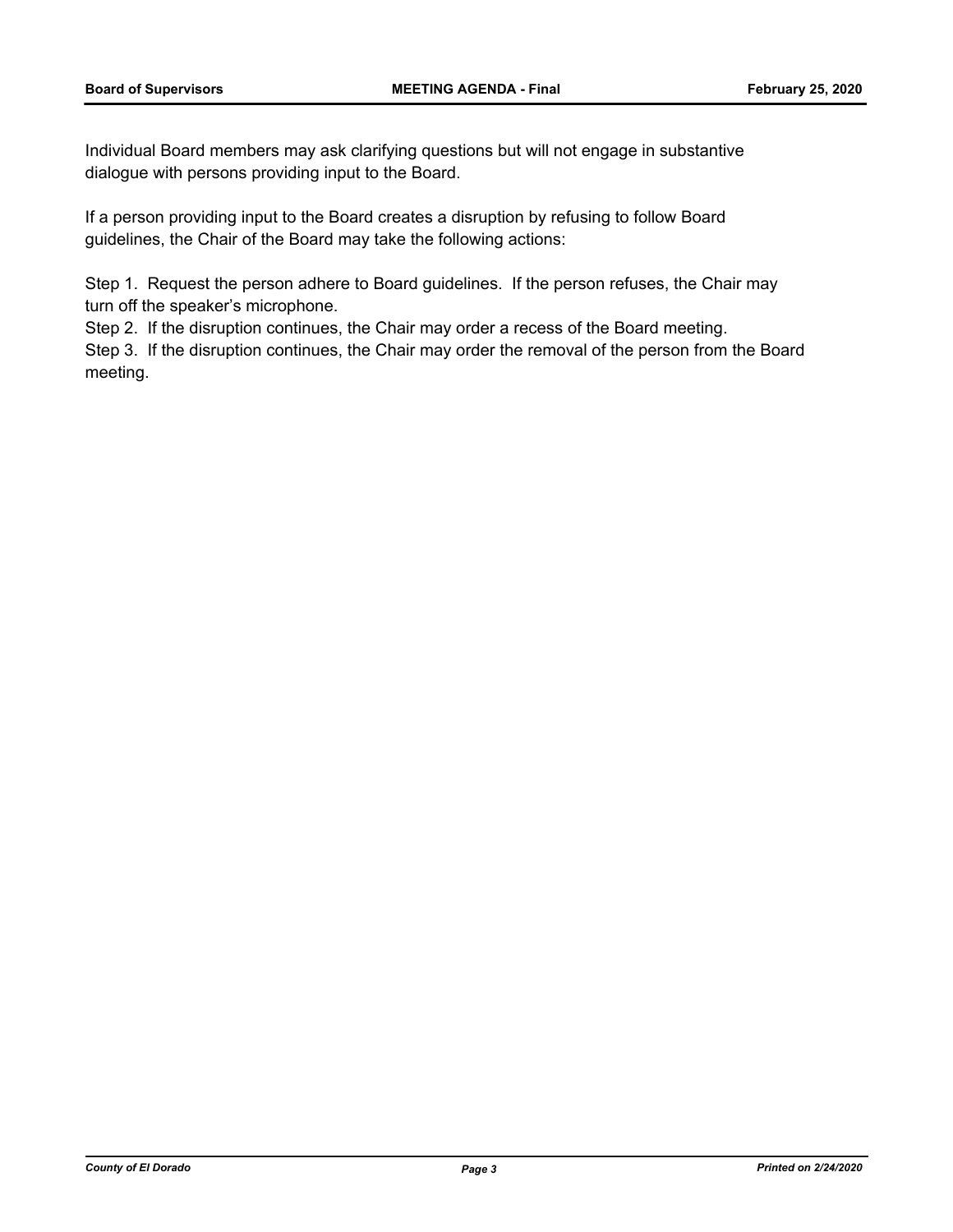## **8:00 A.M. - CALL TO ORDER AND RECESS TO CLOSED SESSION**

#### **9:00 A.M. - RECONVENE TO OPEN SESSION AND CLOSED SESSION REPORTS**

#### **INVOCATION AND PLEDGE OF ALLEGIANCE TO THE FLAG**

#### **ADOPTION OF THE AGENDA AND APPROVAL OF CONSENT CALENDAR**

The Board may make any necessary additions, deletions or corrections to the agenda including moving items to or from the Consent Calendar and adopt the agenda and the Consent Calendar with one single vote. A Board member may request an item be removed from the Consent Calendar for discussion and separate Board action. At the appropriate time as called by the Board Chair, members of the public may make a comment on matters on the Consent Calendar prior to Board action.

#### **OPEN FORUM**

Open Forum is an opportunity for members of the public to address the Board of Supervisors on subject matter that is not on their meeting agenda and within their jurisdiction. Public comments during Open Forum are limited to three minutes per person. Individuals authorized by organizations will have three minutes to present organizational positions and perspectives and may request additional time, up to five minutes. The total amount of time reserved for Open Forum is 20 Minutes.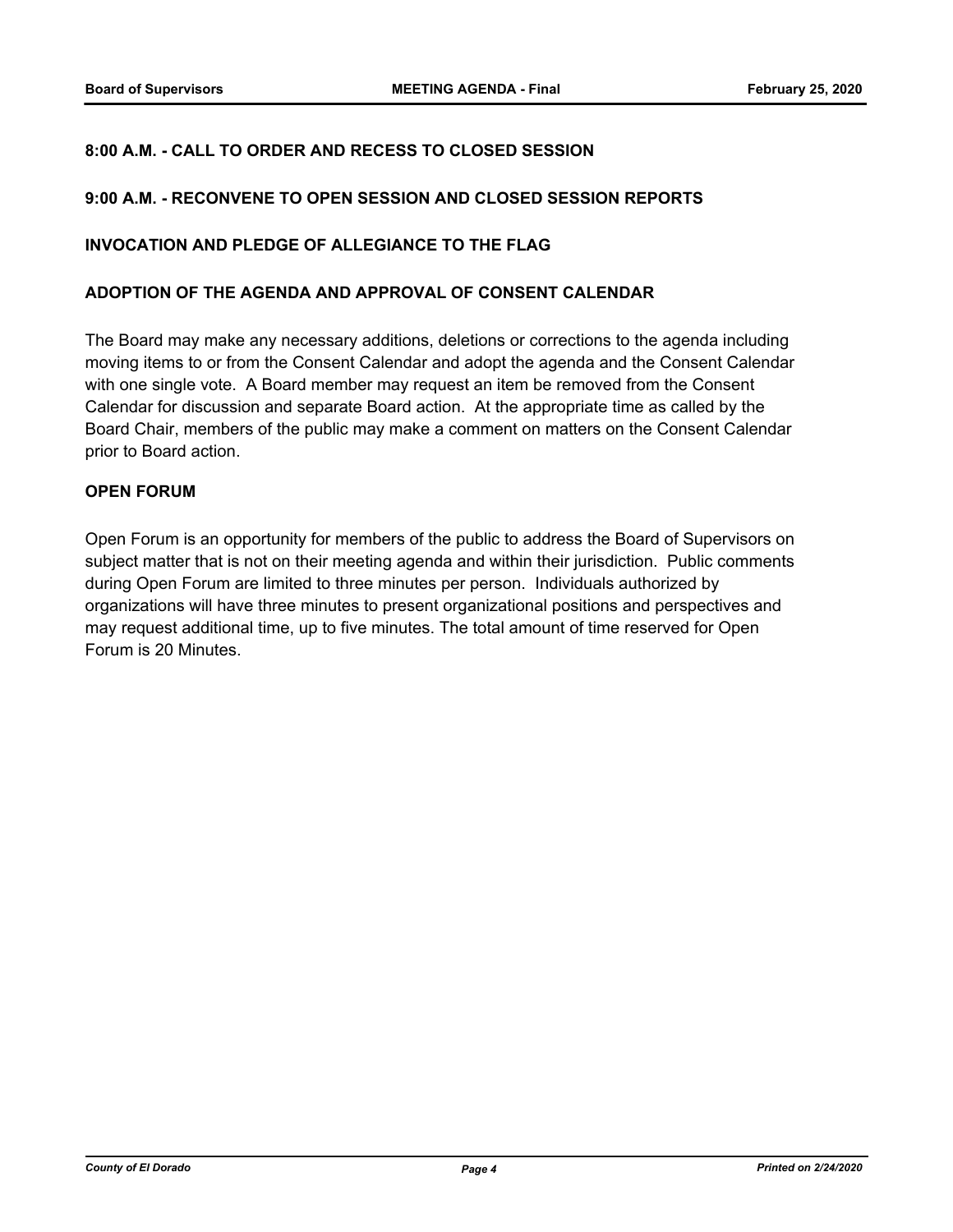#### **CONSENT CALENDAR**

**1.** [20-0251](http://eldorado.legistar.com/gateway.aspx?m=l&id=/matter.aspx?key=27456) Clerk of the Board recommending the Board approve the Minutes from the regular meeting of the Board of Supervisors on February 11, 2020.

### **GENERAL GOVERNMENT - CONSENT ITEMS**

**2.** [20-0184](http://eldorado.legistar.com/gateway.aspx?m=l&id=/matter.aspx?key=27389) Chief Administrative Office recommending the Board approve and authorize the Chief Administrative Officer to sign an "Acknowledgement and Consent to Sublease" to allow the City of South Lake Tahoe to sublease a portion of County-owned property in the City of South Lake Tahoe to the California-Tahoe Emergency Services Operations Authority (Cal Tahoe) for temporary use as headquarters for ambulance transport operations.

#### **FUNDING:** N/A

**3.** [20-0288](http://eldorado.legistar.com/gateway.aspx?m=l&id=/matter.aspx?key=27493) Chief Administration Office recommending the Board authorize the Purchasing Agent to negotiate and execute Amendment I to the Agreement (FENIX 4555) with NEO Fiber, Inc, dba Neo Connect, increasing the not-to-exceed amount from \$15,000 to \$63,000, for as-needed, on-going staffing support and consulting services related to Broadband efforts and coordination with other agencies and developers on future projects, with the increased amount to provide sufficient funding for grant application preparation, submittal, and monitoring work and staff support related to Broadband efforts within the County.

**FUNDING:** General Fund / TOT.

**4.** [20-0213](http://eldorado.legistar.com/gateway.aspx?m=l&id=/matter.aspx?key=27418) Chief Administrative Office recommending the Board order the Auditor-Controller to disburse \$450,000 to the Cameron Park Community Services District (Cameron Park Fire Department) from its Development Impact Mitigation Fee Account for the construction of a new fire and rescue training facility.

**FUNDING**: Development Impact Mitigation Fees.

**5.** [20-0098](http://eldorado.legistar.com/gateway.aspx?m=l&id=/matter.aspx?key=27303) Chief Administrative Office, EMS and Emergency Preparedness & Response Division, recommending the Board approve **Final Passage**  (Second Reading) of the amendments to the Vegetation Management and Defensible Space Ordinance **5119 5101** as introduced by Chief Administrative Office, EMS and Emergency Preparedness & Response Division on February 11, 2020. (Cont. 2/11/20, Item 26)

**FUNDING:** General Fund, included in FY 2019-20 Budget.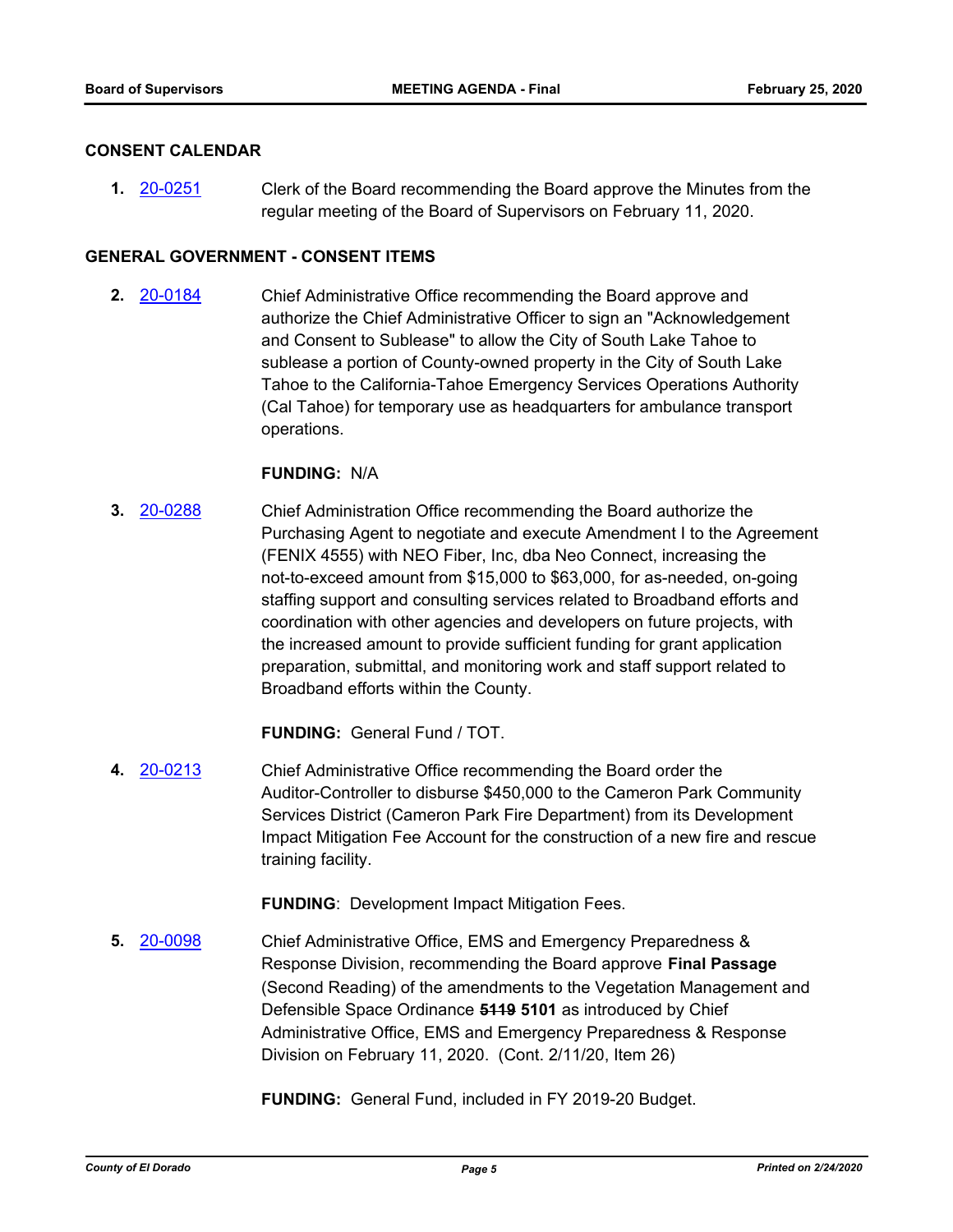**6.** [19-1723](http://eldorado.legistar.com/gateway.aspx?m=l&id=/matter.aspx?key=27047) Chief Administrative Office, Facilities Division, recommending the Board consider: 1) Authorize the Chair to sign Facility Use Agreement 4481 with the Assembly Committee on Rules, California State Assembly for 96 square feet of space located at 2441 Headington Road in Placerville; and 2) Make findings pursuant to Government Code 25526.6 that issuance of this Facility Use Agreement is in the public interest.

#### **FUNDING:** General Fund.

**7.** [20-0079](http://eldorado.legistar.com/gateway.aspx?m=l&id=/matter.aspx?key=27284) Chief Administrative Office, Procurement and Contracts Division, presenting a list of County surplus property and recommending the Board so declare and authorize disposal of same in accordance with the procedures outlined in the County's Purchasing Ordinance, Chapter 3.12 and Section 3.12.220 thereof.

#### **FUNDING:** Various.

**8.** [20-0178](http://eldorado.legistar.com/gateway.aspx?m=l&id=/matter.aspx?key=27383) Clerk of the Board recommending the Board rescind Board Policy I-1 *Business Cards for Members of Boards, Committees, and Commissions.*

#### **FUNDING:** N/A

- **9.** [20-0246](http://eldorado.legistar.com/gateway.aspx?m=l&id=/matter.aspx?key=27451) Clerk of the Board, based upon the recommendations of Supervisor Parlin and the Veterans Affairs Commission, recommending the Board accept the following resignation and make the following appointment to the Veterans Affairs Commission:
	- 1) Accept Bill Scrivani's resignation; and
	- 2) Appoint Ken Welch, District IV Member, Term Expiration 1/1/2023.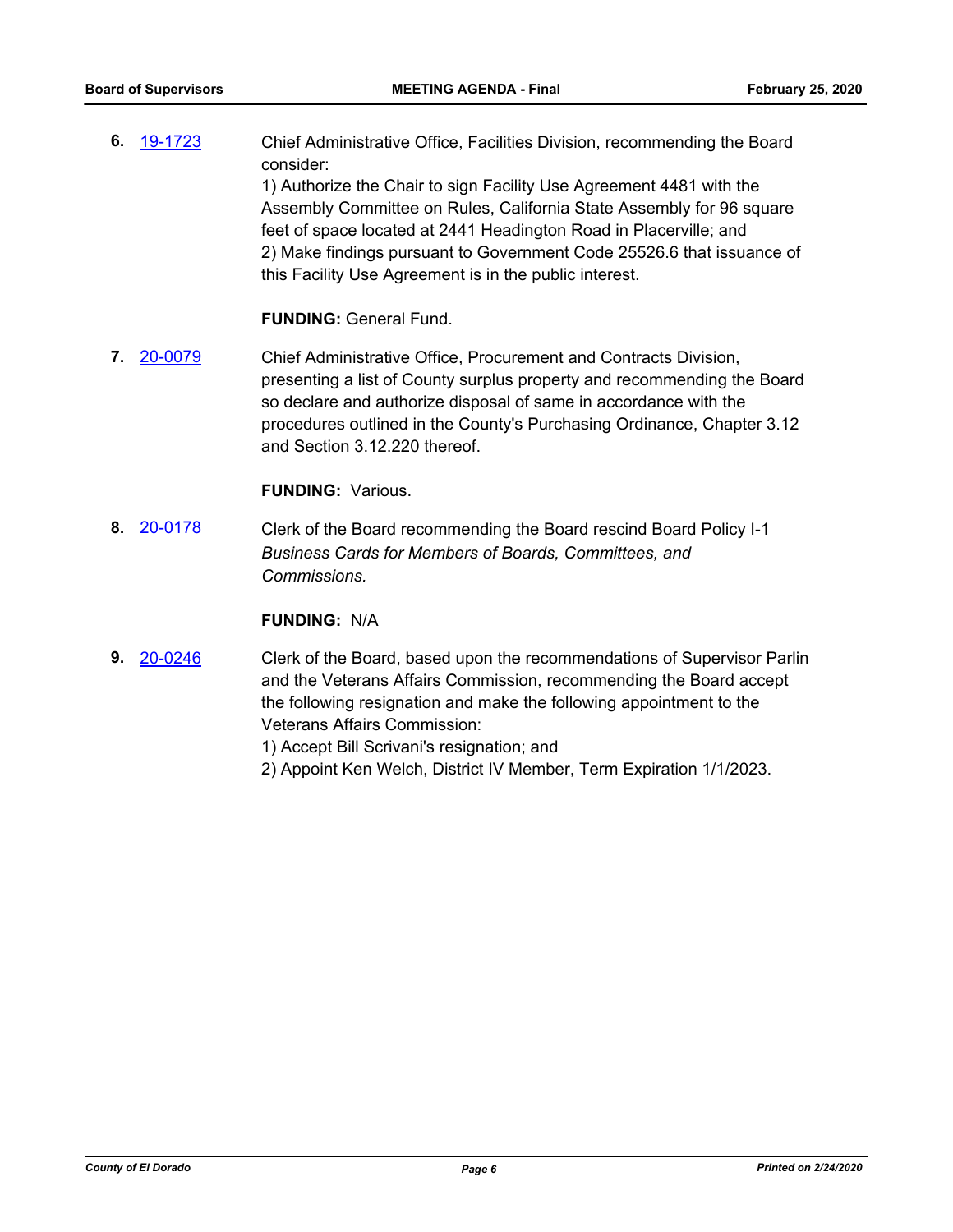**10.** [20-0226](http://eldorado.legistar.com/gateway.aspx?m=l&id=/matter.aspx?key=27431) Human Resources Department recommending the Board: 1) Adopt the revised Chief Administrative Office department-specific class specifications of Custodial Supervisor and Grounds Maintenance Supervisor (Title Change from Supervising Grounds Maintenance Worker); 2) Adopt the revised Health and Human Services Agency department-specific class specifications of Animal Services Officer I/II (Title change from Animal Control Officer I/II), Animal Shelter Attendant, Energy Weatherization Supervisor, and Sr. Animal Services Officer (Title change from Sr. Animal Control Officer); 3) Adopt the revised Department of Information Technologies department-specific class specification of Assistant Director of Information Technologies; and 4) Adopt and authorize the Chair to sign Resolution **025-2020** to approve the abovementioned title changes.

#### **FUNDING:** N/A

**11.** [20-0199](http://eldorado.legistar.com/gateway.aspx?m=l&id=/matter.aspx?key=27404) Human Resources Department recommending the Board approve and adopt the revised department-specific class specification of Elections Worker - Extra Help for the Elections Department.

#### **FUNDING:** N/A

**12.** [20-0087](http://eldorado.legistar.com/gateway.aspx?m=l&id=/matter.aspx?key=27292) Recorder-Clerk recommending the Board:

1) Approve and authorize the continued use of perpetual Agreement 2602 with Iron Mountain Information Management, LLC. through December 31, 2020 for the provision of off-site, climate-controlled records and media storage; and

2) Authorize the Purchasing Agent to process a change order to add \$12,000 to Contract 2602 to pay invoices from May 1, 2019 to December 31, 2020.

**FUNDING:** Micrographics Trust Fund.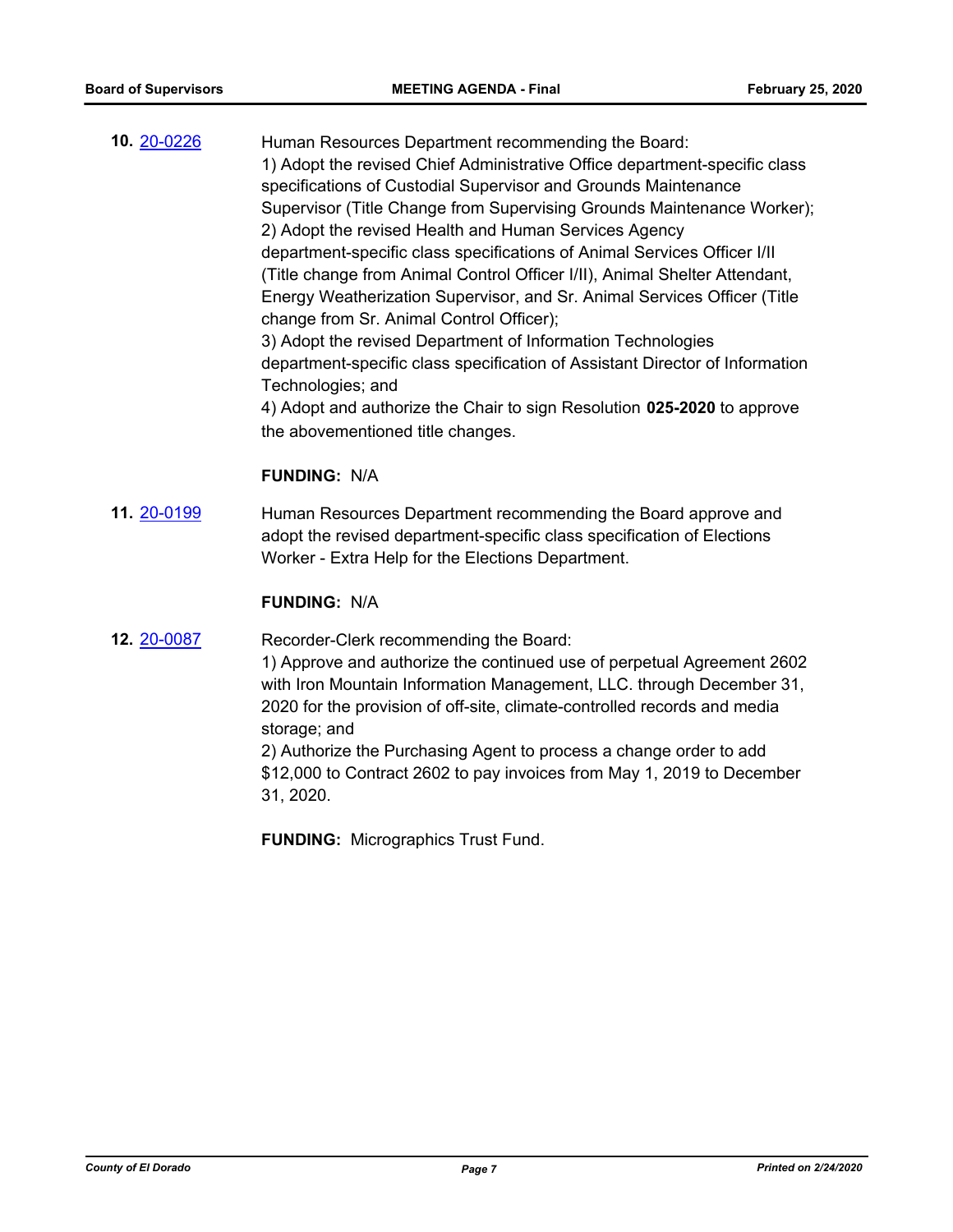#### **HEALTH AND HUMAN SERVICES - CONSENT ITEMS**

**13.** [19-1459](http://eldorado.legistar.com/gateway.aspx?m=l&id=/matter.aspx?key=26780) Health and Human Services Agency recommending the Board: 1) Approve and authorize the Chair to sign Agreement for Services 4359 with Psychological Assessment Systems Inc., doing business as (dba) New Horizons Child and Family Services for the provision of intensive in-home family treatment services, in the amount of \$90,000, for the term upon execution through January 31, 2023; 2) Make findings in accordance with County Ordinance 3.13.030 (C) "Due to the limited timeframes, temporary or occasional nature, or schedule for the project or scope of work, the ongoing aggregate of work to be performed is not sufficient to warrant addition of permanent staff;" to provide services as defined in the contract with New Horizons Child and Family Services agreement 4359; and 3) Authorize the Purchasing Agent, or designee, to execute further documents relating to Agreement for Services 4359, including amendments which do not increase the maximum dollar amount or term of the Agreement, and contingent upon approval by County Counsel and Risk Management.

> **FUNDING:** Federal and State Funding: 50% Medi-Cal; 50% Mental Health Services Act.

**14.** [20-0228](http://eldorado.legistar.com/gateway.aspx?m=l&id=/matter.aspx?key=27433) Health and Human Services Agency recommending the Board of Supervisors appoint Don Semon, Director of the Health and Human Services Agency as the Public Guardian effective March 3, 2020.

#### **FUNDING:** N/A

**15.** [20-0197](http://eldorado.legistar.com/gateway.aspx?m=l&id=/matter.aspx?key=27402) Health and Human Services Agency (HHSA) recommending the Board: 1) Delegate authority to the Director of Health and Human Services Agency to accept one-time funding made available through the California Department of Public Health, Division of Communicable Disease Control, in the amount of \$212,361.47, with a retroactive term that extends from February 1, 2020 through June 30, 2023, for local public health infrastructure to address infectious disease prevention and control; and 2) Authorize the Director of Health and Human Services to submit all documents required for the award with a requirement HHSA return to the Board with the eventual funding agreement, if awarded, contingent upon County Counsel and Risk Management Approval.

> **FUNDING:** State Funding made available through the California Budget Act of 2019, administered by the California Department of Public Health.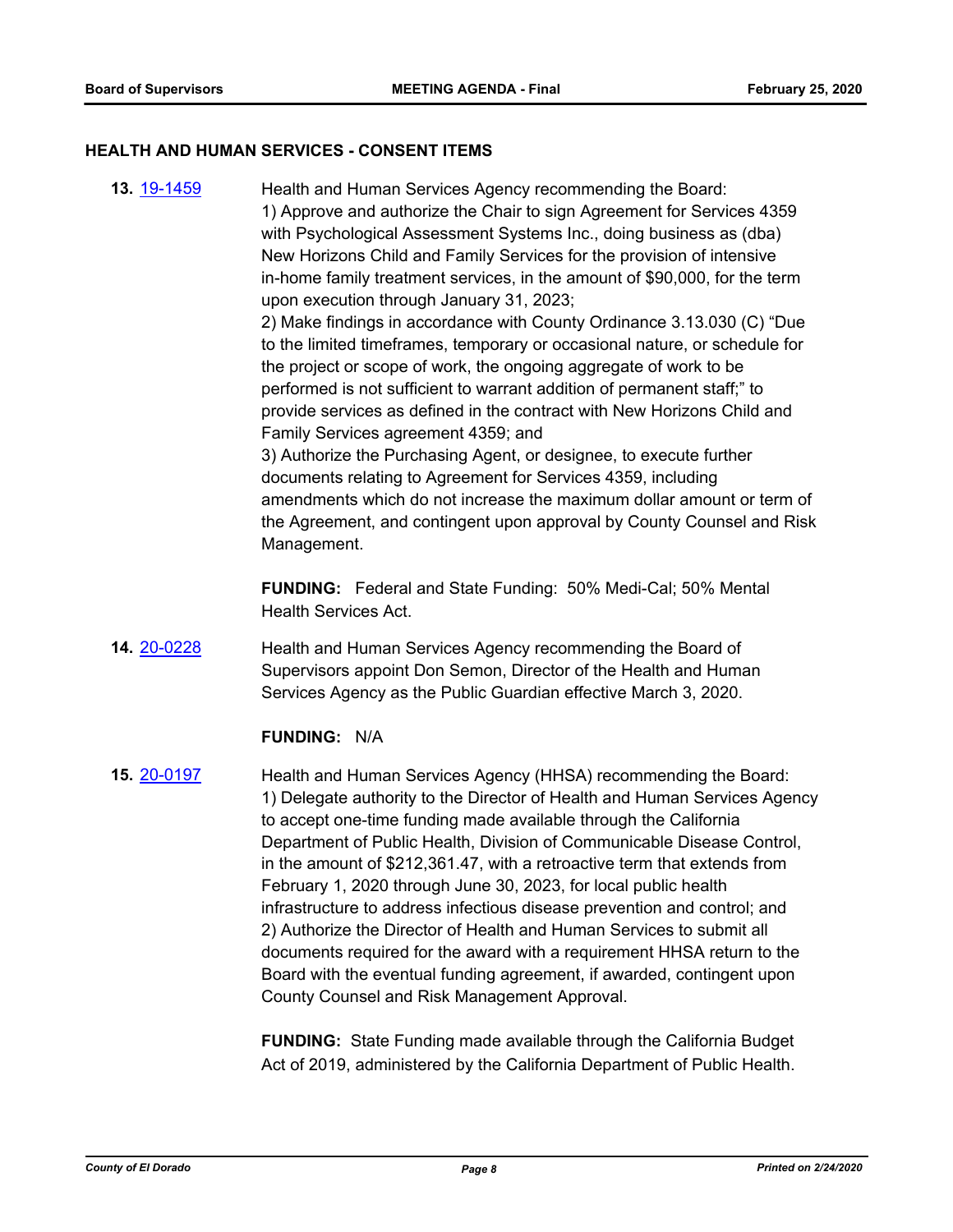| 16. 19-1833 | Health and Human Services Agency recommending the Board:                    |
|-------------|-----------------------------------------------------------------------------|
|             | 1) Approve and authorize the Chair to sign Agreement for Services 4520      |
|             | with Whole Person Learning, Inc., for the provision of Transitional Housing |
|             | Placement-Plus services on an "as requested" basis, for the five (5) year   |
|             | term from February 29, 2020 through February 28, 2025 with an annual        |
|             | not-to-exceed obligation of \$300,000 and a total maximum obligation of     |
|             | \$1,500,000 for the duration of the Agreement;                              |
|             | 2) Make findings in accordance with County Ordinance 3.13.030 (B)           |
|             | "Specialty skills and qualifications not expressly identified in County     |
|             | classifications are involved in the performance of the work;" this vendor,  |
|             | Whole Person Learning, Inc. is currently the only provider certified by the |
|             | County to provide the Transitional Housing Program-Plus (THP-P)             |
|             | services; and                                                               |
|             | 3) Authorize the Purchasing Agent, or designee, to execute further          |
|             | documents relating to Agreement for Services 4520, including                |
|             | amendments which do not increase the maximum dollar amount or term of       |
|             | the Agreement, and contingent upon approval by County Counsel and Risk      |

**FUNDING:** 100% State Realignment Funds.

Management.

**17.** [20-0121](http://eldorado.legistar.com/gateway.aspx?m=l&id=/matter.aspx?key=27326) Health and Human Services Agency recommending the Board: 1) Approve the Veteran Affairs Commission recommendation for utilization of the Fiscal Year 2019-20 Transient Occupancy Tax; 2) Approve and authorize the Purchasing Agent, or designee, to execute the eight (8) Funding Agreements identified by the Veteran Affairs Commission, to distribute the Fiscal Year 2019-20 Transient Occupancy Tax (TOT) funds as recommended by the Veteran Affairs Commission; and 3) Authorize the Health and Human Services Agency Director, or designee, to execute further documents relating to the Funding Agreements, including amendments that do not increase the maximum dollar amount or term of the agreement, and contingent upon approval by County Counsel and Risk Management.

**FUNDING:** 100% Transient Occupancy Tax / General Fund.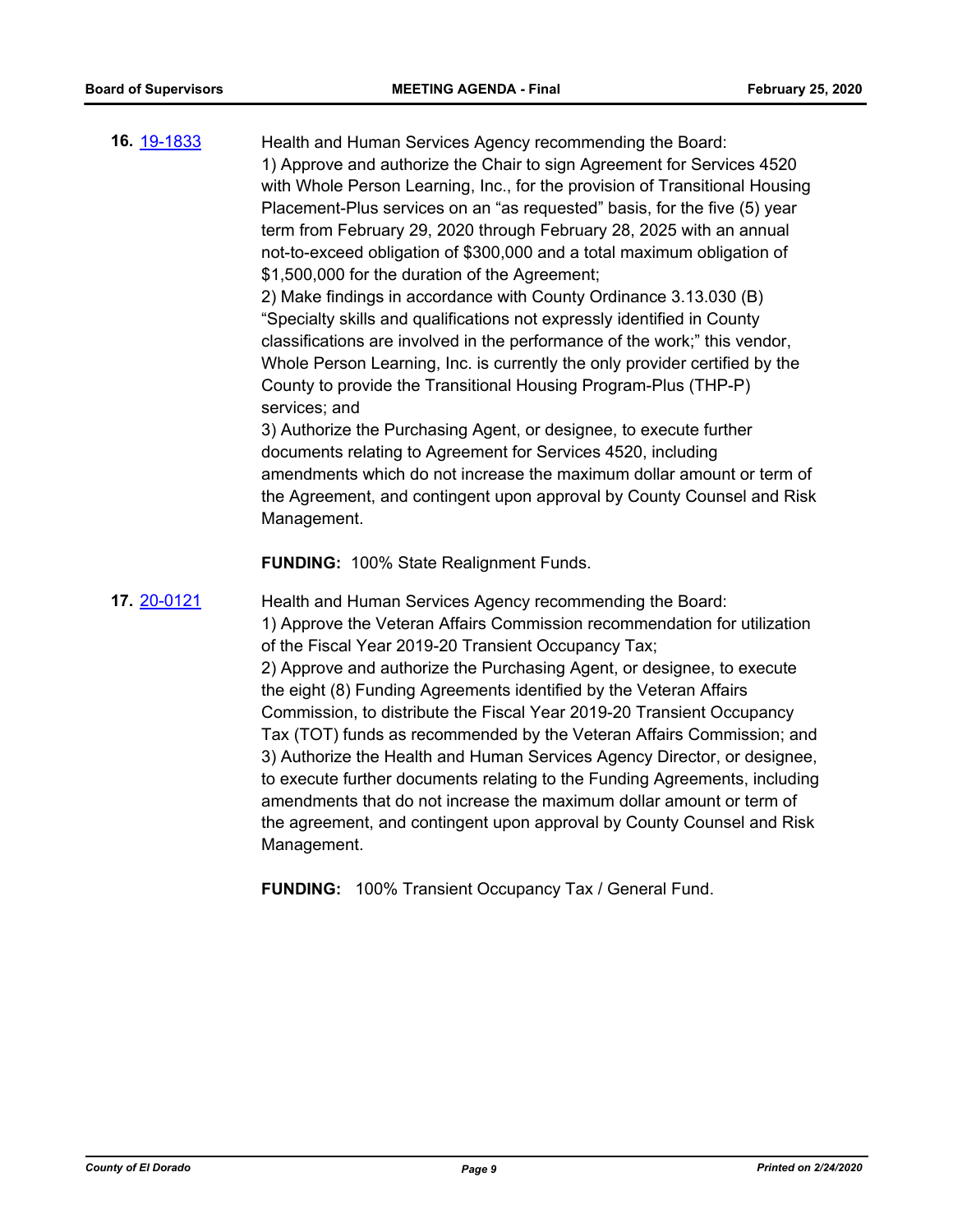**18.** [20-0034](http://eldorado.legistar.com/gateway.aspx?m=l&id=/matter.aspx?key=27238) Health and Human Services Agency recommending the Board: 1) Approve and authorize the Chair to sign Agreement for Services 4584 with The Center for Violence-Free Relationships, for the provision of therapeutic counseling and classes, in the amount of \$200,000, for the term of three years from April 1, 2020 through March 31, 2023; 2) Make findings in accordance with County Ordinance 3.13.030 (C) that "due to the limited timeframes, temporary or occasional nature, or the schedule for the project or scope of work, the ongoing aggregate of work to be performed is not sufficient to warrant addition of permanent staff;" to provide the services outlined in the Agreement 4584 with The Center for Violence-Free Relationships; and 3) Authorize the Purchasing Agent, or designee, to execute further documents relating to Agreement for Services 4584, including amendments which do not increase the maximum dollar amount or term of the Agreement, and contingent upon approval by County Counsel and Risk Management. **FUNDING:** Federal and Realignment: 28% Federal; 72% Social Services Realignment. **19.** [20-0171](http://eldorado.legistar.com/gateway.aspx?m=l&id=/matter.aspx?key=27376) Health and Human Services Agency recommending the Board: 1) Approve and authorize the Chair to sign Agreement for Services 4603 with Nancy Callahan, doing business as I.D.E.A. Consulting, to provide assessment, analysis, and recommendations regarding the Behavioral Health Adult System of Care, for the term of twelve months upon execution, in the amount of \$100,000; 2) Make findings that in accordance with County Ordinance Section 3.13.030 (F), this contract is necessary to "protect against a conflict of interest or to ensure independent and unbiased findings where there is a need for an outside perspective"; and 3) Authorize the Purchasing Agent, or designee, to execute further documents relating to Agreement for Services 4603, including amendments which do not increase the maximum dollar amount or term of the Agreement, and contingent upon approval by County Counsel and Risk Management. **FUNDING:** 50% Behavioral Health Realignment and 50% MHSA funding.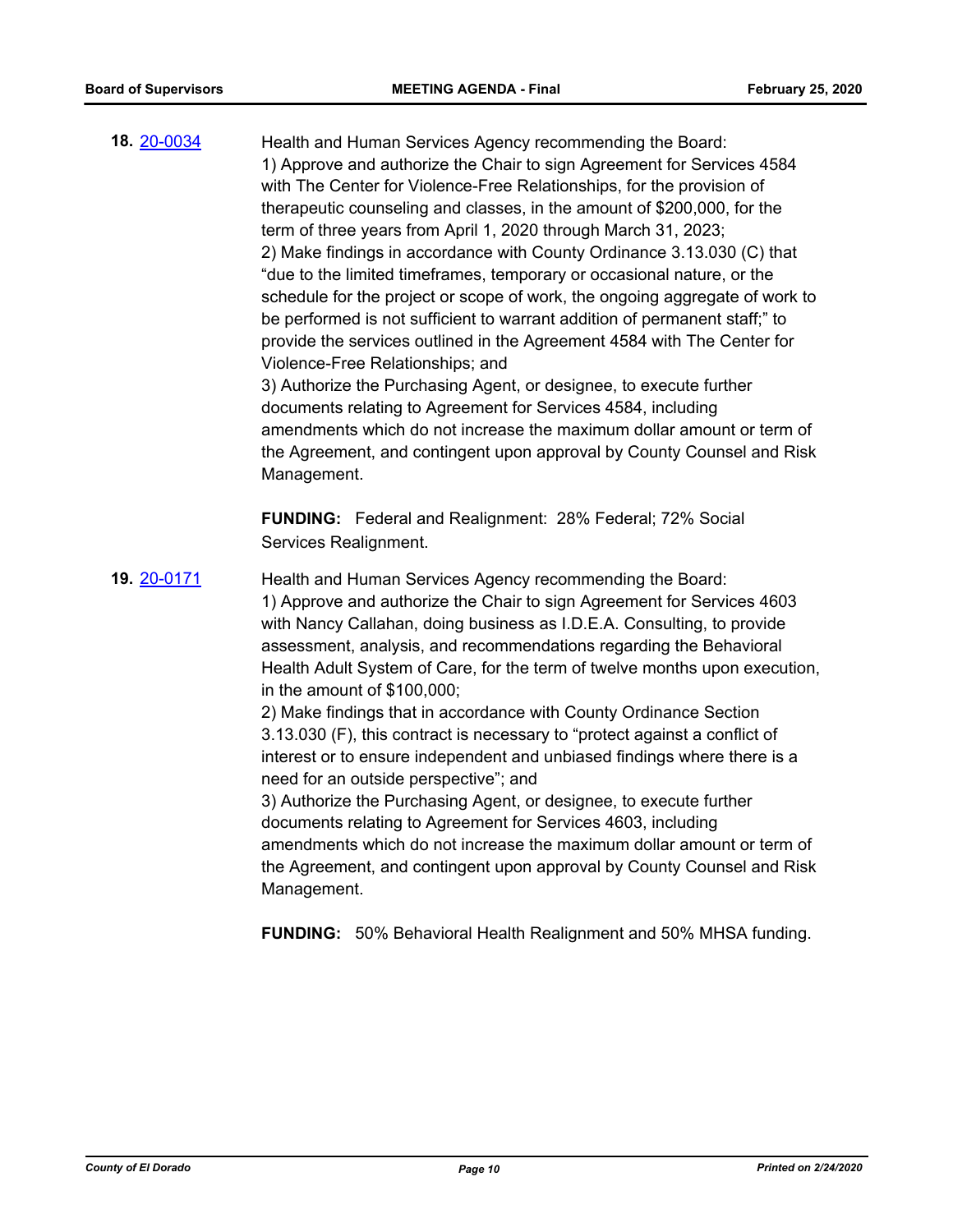**20.** [20-0196](http://eldorado.legistar.com/gateway.aspx?m=l&id=/matter.aspx?key=27401) Health and Human Services Agency recommending the Board approve and authorize the Chair to sign the following Budget Transfer Requests for the fiscal year 2019-20 budget:

> 1) A Budget Transfer Request increasing 1991 Realignment revenue and appropriations for Social Services and reallocate BOS Resolution 162-2019 year end fund balances which used contingency for prior year excess revenues above liabilities, it is necessary to decrease contingencies and appropriate the funds for use in program operations; 2) A Budget Transfer Request to allocate recently awarded Homeless Grant revenues and appropriations in the Community Services Department received after the Recommended Budget Submission and reallocate BOS Resolution 162-2019 year end fund balances;

> 3) A Budget Transfer Requesting to increase Realignment and Substance Abuse Disorder Programs Special Revenue Funds revenues and increase appropriations in the Behavioral Health operating accounts;

> 4) A Budget Transfer Request reallocating Realignment and Substance Abuse Disorder Programs Special Revenue Funds for the BOS Resolution 162-2019 year end fund balances to allow for transferring into the programs operating accounts;

> 5) A Budget Transfer Request increasing Realignment and grant revenues and appropriations for the Public Health operating accounts and reallocate BOS Resolution 162-2019 year end fund balances. This transfer also facilitates the transfer of the prior year fund balance for the Emergency Medical Services Program (\$793,250) to the CAO; and 6) A Budget Transfer increasing Fixed Assets offset by program savings for Veteran Affairs in the amount of \$15,000 to facilitate the purchase of two veteran I.D. printers.

> **FUNDING:** 1. Social Services Realignment, Child Poverty and Family Support, and CalWORKs MOE; 2. Homeless Prevention Grants including Housing and Emergency Assistance (HEAP), California Emergency Solutions and Housing (CESH), and No Place Like Home (NPLH); 3. Behavioral Health Realignment and Mental Health Services Act (MHSA); 4. Behavioral Health Realignment, Drunk Driver Fines, Drug Fines, and Alcohol Education Prevention; 5. Public Health Realignment, Ground Emergency Medical Transport (GEMT), and Tobacco Use Prevention Program (TUPP); 6. General Fund savings from the reduced Admin Indirect Cost Rate (ICR).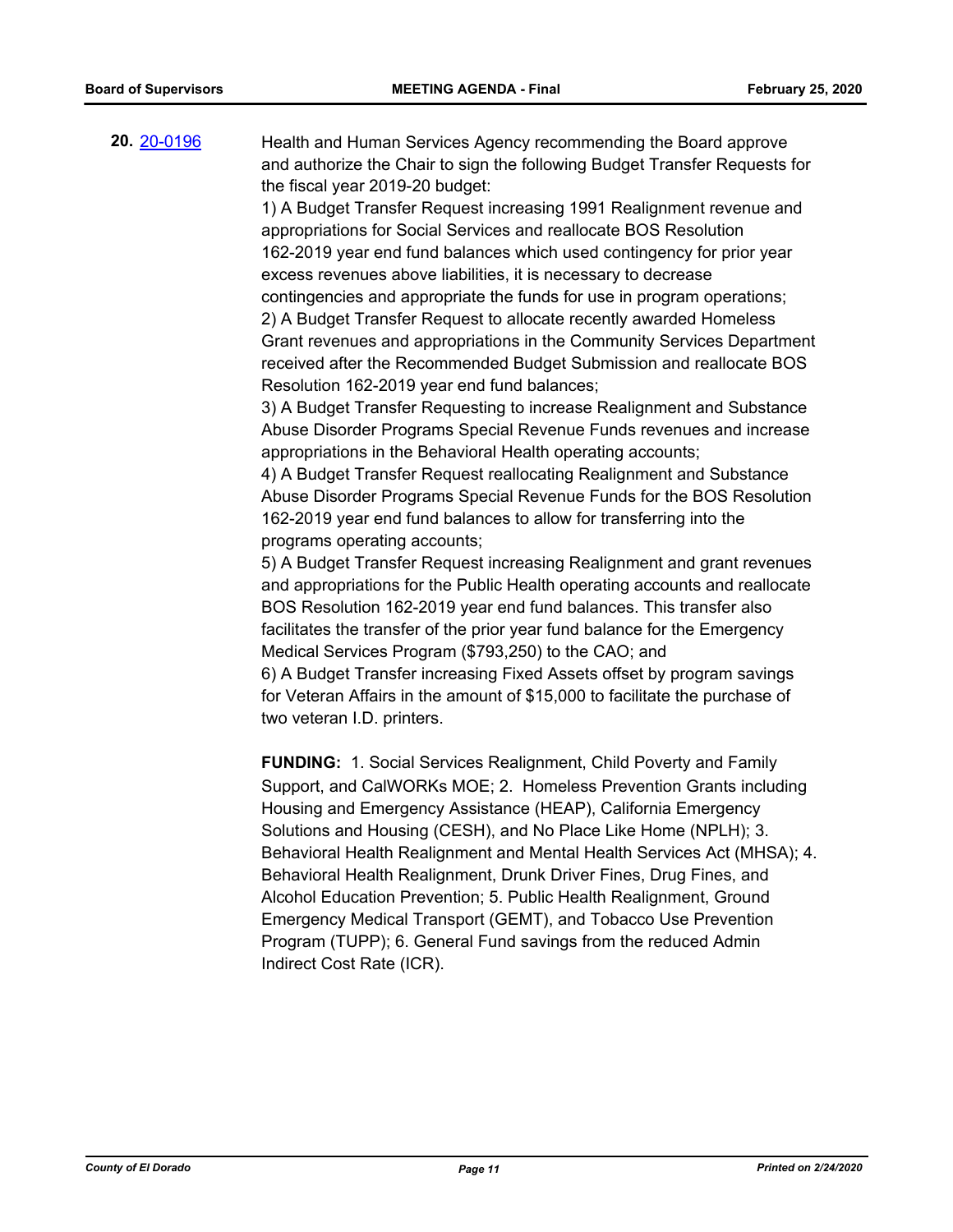# **LAND USE AND DEVELOPMENT - CONSENT ITEMS**

| 21. 20-0153 | Department of Transportation recommending the Board consider the<br>following:                                                                                                                                                                                                                                                                                                                                                          |
|-------------|-----------------------------------------------------------------------------------------------------------------------------------------------------------------------------------------------------------------------------------------------------------------------------------------------------------------------------------------------------------------------------------------------------------------------------------------|
|             | 1) Accept the subdivision improvements for Serrano - Village J6 Phase 1 -<br>Unit 1, TM 13-1511, as complete;                                                                                                                                                                                                                                                                                                                           |
|             | 2) Reduce Performance Bond 0702219 from \$559,556.85 to                                                                                                                                                                                                                                                                                                                                                                                 |
|             | \$346,217.73, which is ten percent of the total cost of the subdivision                                                                                                                                                                                                                                                                                                                                                                 |
|             | improvements. This amount guarantees against any defective work, labor<br>done, or defective materials furnished, which is to be released after one<br>year if no claims are made;                                                                                                                                                                                                                                                      |
|             | 3) Hold Laborers & Materialmens Bond 0702219 in the amount of                                                                                                                                                                                                                                                                                                                                                                           |
|             | \$1,731,088.64 for six months to guarantee payments to persons furnishing<br>labor, materials, or equipment; and                                                                                                                                                                                                                                                                                                                        |
|             | 4) Authorize the Clerk of the Board to release the respective Bonds after<br>the required time periods upon written request by the Department.                                                                                                                                                                                                                                                                                          |
|             | <b>FUNDING: Developer Funded.</b>                                                                                                                                                                                                                                                                                                                                                                                                       |
| 22. 20-0168 | Department of Transportation recommending the Board consider the<br>following pertaining to the Hanks Exchange Road at Squaw Hollow Creek -<br>Bridge Replacement Project, CIP 77135/36105020, Contract 3916:<br>1) Approve and adopt the Plans and Contract Documents and authorize<br>the Chair to sign the Plans; and<br>2) Authorize advertisement for construction bids.                                                           |
|             | <b>FUNDING:</b> Highway Bridge Program (100%). (Federal Funds)                                                                                                                                                                                                                                                                                                                                                                          |
| 23. 20-0164 | Department of Transportation recommending the Board:<br>1) Approve and authorize the Chair to sign the First Amendment to<br>Agreement for Services 4082 with American Pavement Systems, Inc.<br>amending Exhibit A, Scope of Work, with no changes to the not-to-exceed<br>amount or term; and<br>2) Approve and authorize the Chair to sign the First Amendment to<br>Agreement for Services 4083 with Pavement Coatings Co. amending |
|             | Exhibit A, Scope of Work, with no changes to the not-to-exceed amount or<br>term.                                                                                                                                                                                                                                                                                                                                                       |
|             | FUNDING: Local Discretionary Funds (Local), Road Fund (State), and<br>SB1-RMRA (State).                                                                                                                                                                                                                                                                                                                                                 |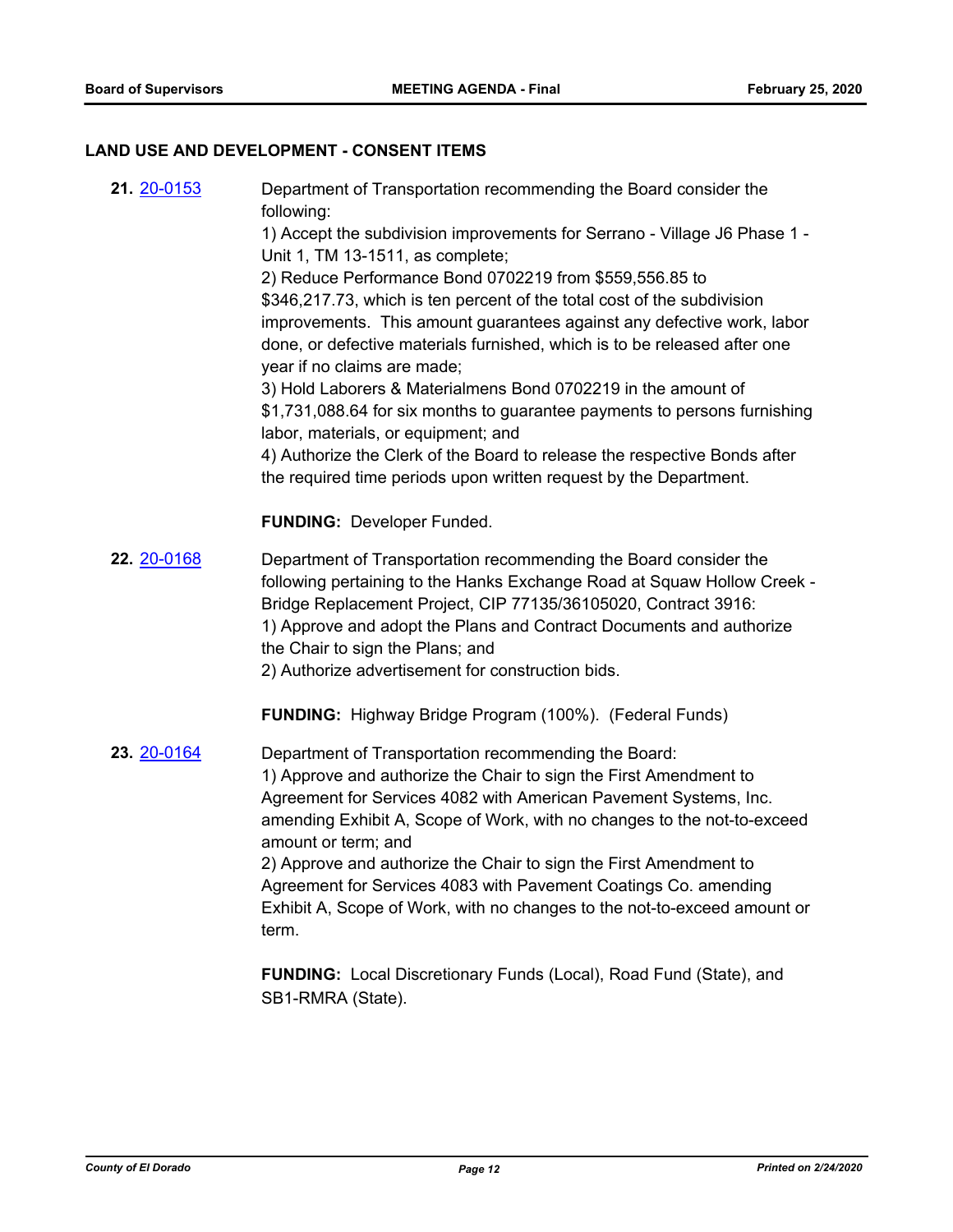**24.** [20-0181](http://eldorado.legistar.com/gateway.aspx?m=l&id=/matter.aspx?key=27386) Department of Transportation recommending the Board: 1) Approve the addition of one (1) berm machine to the Department of Transportation's FY 2019-20 Fixed Asset List totaling \$12,000; and 2) Approve the addition of one (1) combo sander to the Department of Transportation's FY 2019-20 Fixed Asset List totaling \$45,000.

> **FUNDING:** Road Fund (Discretionary) and Road Repair and Accountability Act of 2017 (SB1-RMRA) (State).

**25.** [20-0111](http://eldorado.legistar.com/gateway.aspx?m=l&id=/matter.aspx?key=27316) Department of Transportation recommending the Board approve and authorize the Chair to sign the Second Amendment to Agreement for Services 547 with California Compaction Equipment, Inc. for equipment rental, increasing the not-to-exceed by \$30,000 for a total not-to-exceed amount of \$129,000 with no change to the term or Scope of Work of the Agreement.

> **FUNDING:** Local Discretionary Funds (Local), Road Fund (State), SB1-RMRA (State) and CSA 3 (Local).

**26.** [19-1153](http://eldorado.legistar.com/gateway.aspx?m=l&id=/matter.aspx?key=26475) Department of Transportation recommending the Board consider the following actions pertaining to the Country Club Heights Erosion Control Project, CIP 95191:

> 1) Adopt and authorize the Chair to sign Resolution of Intent **026-2020** to remove a 330-foot portion of Waverly Drive from the County maintained mileage system; and

2) Authorize the Clerk of the Board to schedule a hearing for the proposed removal from the maintained mileage system.

**FUNDING:** California Tahoe Conservancy (100% - State).

**27.** [20-0256](http://eldorado.legistar.com/gateway.aspx?m=l&id=/matter.aspx?key=27461) Planning and Building Department, Planning Division, submitting for approval of a Final Map for Village 1B (TM-F19-0004) of the Saratoga Estates Tentative Subdivision Map (TM14-1520), creating a total of 35 residential lots ranging in size from 6,389 square feet to 11,654 square feet, and two (2) private road lots, on a 7.74-acre portion of a property identified as Assessor's Parcel Number 120-070-020, located on the north side of Saratoga Way, approximately 1,100 feet west of the intersection with Finders Way, in the El Dorado Hills area, and recommending the Board take the following actions:

1) Approve the Final Map (TM-F19-0004) for Saratoga Estates Village 1B; and

2) Approve and authorize the Chair to sign the Agreement to Make Subdivision Improvements (Attachment B). (Supervisorial District 1)

**FUNDING:** Developer Funded.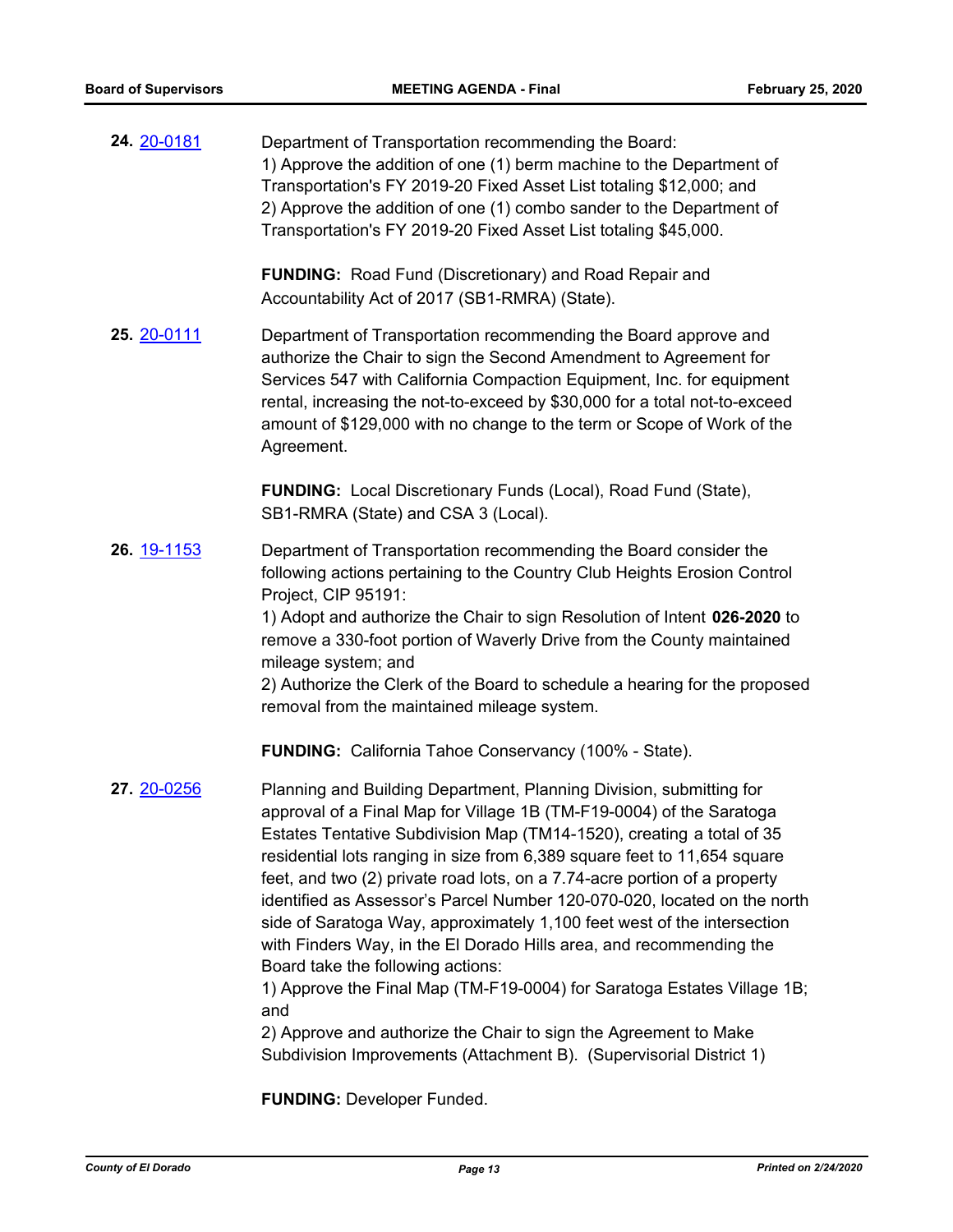#### **LAW AND JUSTICE - CONSENT ITEMS**

**28.** [19-1644](http://eldorado.legistar.com/gateway.aspx?m=l&id=/matter.aspx?key=26968) District Attorney recommending the Board approve and authorize the following in regards to Lexipol, LLC perpetual agreement 043-S1611, Amendment III: 1) Establish pricing for the annual subscription fee from June 1, 2020 through May 31, 2021 in the amount of \$2,917; and 2) Allow up to 3% annual subscription renewal fee increase, with thirty (30) day written notice.

**FUNDING:** General Fund.

# **END CONSENT CALENDAR**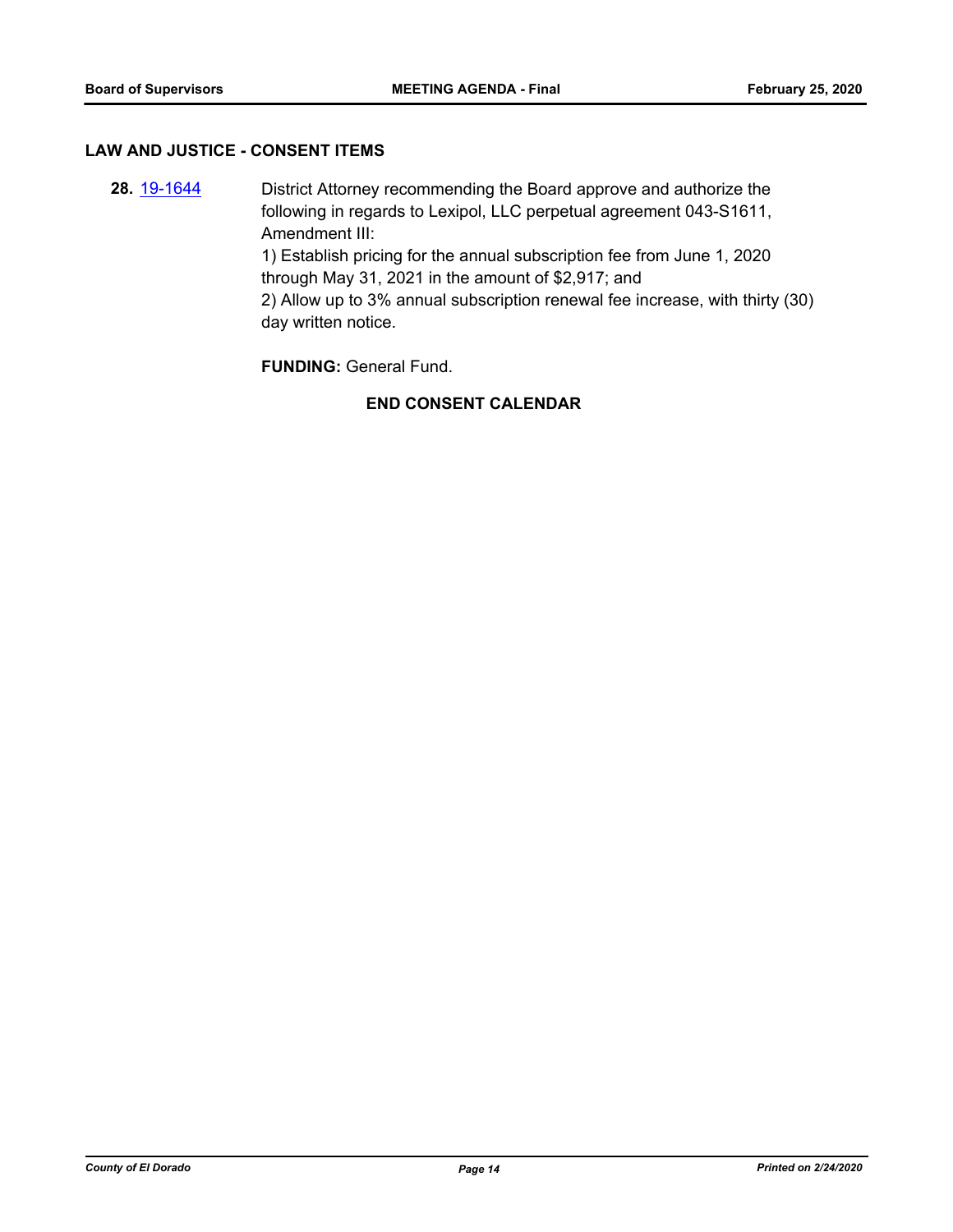#### **DEPARTMENT MATTERS (Items in this category may be called at any time)**

| 29. 20-0052 | Chief Administrative Office recommending the Board receive informational<br>presentations from the listed Departments as part of the preparation for the<br>Fiscal Year 2020-21 Budget development process:<br>1) Environmental Management;<br>2) IT Department;<br>3) Library;<br>4) Human Resources;<br>5) Treasurer-Tax Collector; and<br>6) Chief Administrative Office - Administration & Budget. (Est. Time: 1.5) |
|-------------|-------------------------------------------------------------------------------------------------------------------------------------------------------------------------------------------------------------------------------------------------------------------------------------------------------------------------------------------------------------------------------------------------------------------------|
|             | $Hr.$ )                                                                                                                                                                                                                                                                                                                                                                                                                 |
| 30. 20-0029 | Chief Administrative Office recommending the Board:<br>1) Receive and file the attached Fiscal Year 2019-20 Mid-Year Budget<br>Report; and<br>2) Approve updated Budget Policies (Board Policy B-16) reflecting the<br>addition of a Capital (Fixed) Asset budget policy. (Est. Time: 30 Min.)                                                                                                                          |

#### **10:00 A.M. TIME ALLOCATION (Items will not be heard prior to the time stated)**

- **31.** [20-0250](http://eldorado.legistar.com/gateway.aspx?m=l&id=/matter.aspx?key=27455) Supervisor Frentzen recommending the Board authorize the signature of all five Board Members on a Certificate of Recognition for Charlie Callahan and to thank him for 11 years of service as the District II member on the Parks and Recreation Commission. (Est. Time: 5 Min.)
- **32.** [20-0229](http://eldorado.legistar.com/gateway.aspx?m=l&id=/matter.aspx?key=27434) Supervisor Veerkamp recommending the Board authorize the Chair to sign a Proclamation designating the month of March as Grand Jury Awareness Month. (Est. Time: 15 Min.)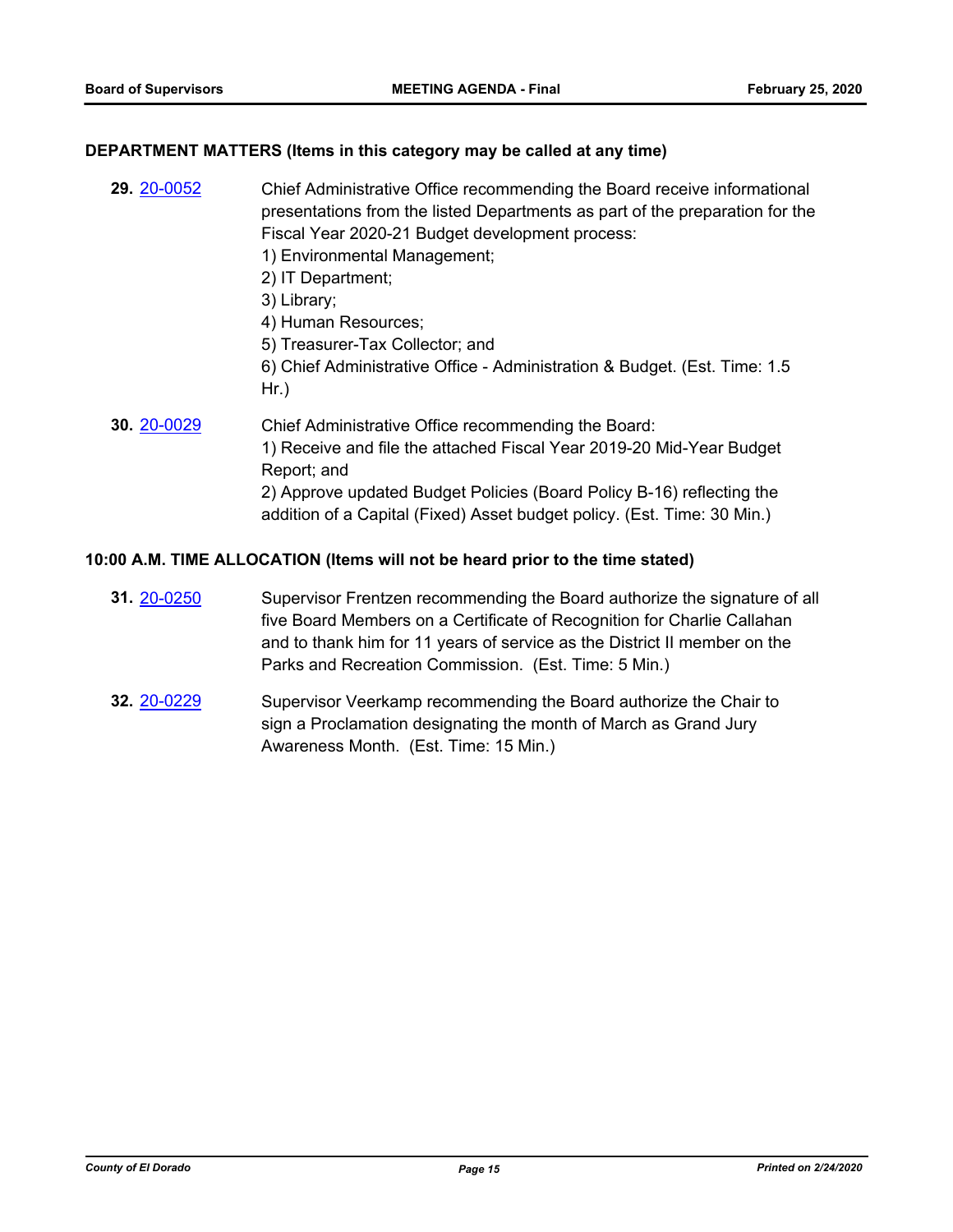## **10:30 A.M. TIME ALLOCATION (Items will not be heard prior to the time stated)**

**33.** [19-1768](http://eldorado.legistar.com/gateway.aspx?m=l&id=/matter.aspx?key=27092) HEARING - To consider the recommendation of the Planning Commission on the Vineyards at El Dorado Hills project to request a Rezone (Z16-0002), a Planned Development (PD16-0001), a Phased Tentative Subdivision Map (TM16-1528), and a Design Waiver on property identified by Assessor's Parcel Number 126-100-024, consisting of 114.03 acres, in the Rural Region in the El Dorado Hills area, submitted by Omni Financial, LLC; and the Planning Commission recommending the Board take the following actions:

> 1) Adopt Resolution **229-2019** certifying the Environmental Impact Report (Attachment C), subject to California Environmental Quality Act Findings and Statement of Overriding Considerations (Attachment D);

2) Adopt the Mitigation Monitoring Reporting Program (Attachment E) detailing the recommended Mitigation Measures in the Environmental Impact Report, in compliance with California Environmental Quality Act Guidelines Section 15097(a);

3) Approve Z16-0002 rezoning Assessor's Parcel Number 126-100-024 applying the Planned Development Combining Zone to the existing underlying zoning of Estate Residential, Five-acre resulting in the new zoning of Estate Residential, Five-acre-Planned Development based on the Findings (Attachment G) presented;

4) Approve Planned Development PD16-0001 establishing a Development Plan allowing the project to utilize density bonuses by clustering residential parcels and dedicating open space and allowing reduced setbacks of 20 foot front setbacks, 15 foot side setbacks and 30 foot rear setbacks for the project, based on the Findings (Attachment G) and subject to the Conditions of Approval (Attachment H) as presented; 5) Approve the Phased Tentative Subdivision Map TM16-1528 consisting of 42 residential lots ranging in size from 43,560 to 46,562 square feet, five open space lots, and one road lot, based on the Findings (Attachment G) and subject to the Mitigation Monitoring Reporting Program (Attachment E) and Conditions of Approval (Attachment H) as presented;

6) Approve the Design Waiver to reduce the standard 101C road width easement from 50 feet to 30 feet as the Findings (Attachment G) could be made; and

7) Adopt Ordinance **5117** for said Rezone. (Supervisorial District 4) (Est. Time: 45 Min.) (Cont. 1/14/20, Item 25)

**FUNDING:** N/A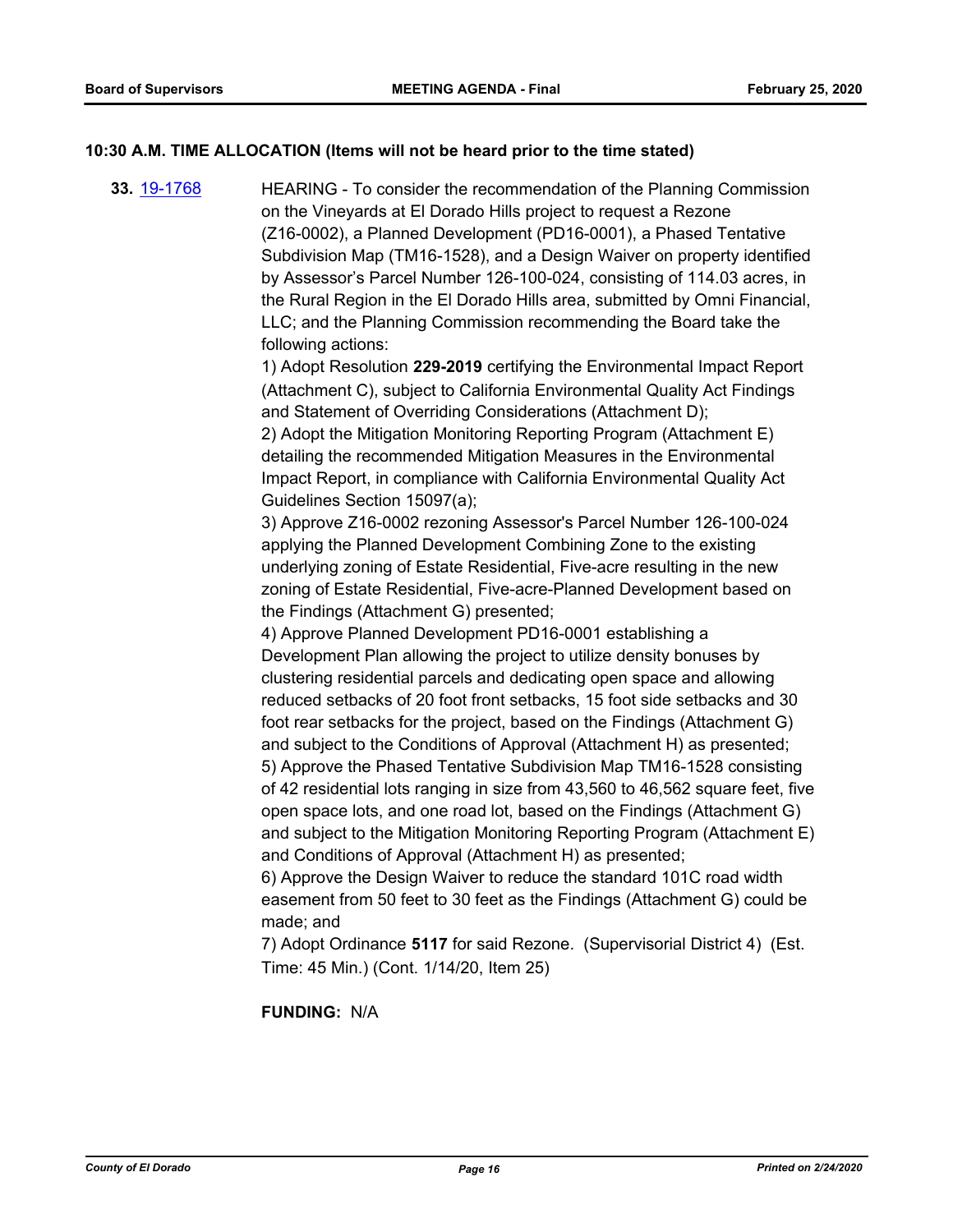#### **2:00 P.M TIME ALLOCATION (Items will not be heard prior to the time stated)**

**34.** [20-0160](http://eldorado.legistar.com/gateway.aspx?m=l&id=/matter.aspx?key=27365) Planning and Building Department, Planning Division, forwarding a request from Tallac Hospitality for an Initiation Hearing (Conceptual Review) for a proposed development in the Kirkwood area that would add a 65 room hotel with a restaurant, spa, event center, trailhead, 30 summer camping cabins and 10 year-round cabins, for a maximum total overnight population of 227 people in the summer and 173 people in the winter.

> Staff recommending the Board take the following actions: 1) Find that the proposed Pre-Application PA19-0007 complies with the criteria for initiation of General Plan Amendments as required by Board of Supervisors Policy J-6; and 2) Provide the Applicant with initial feedback on the proposed project. (Supervisorial District 5) (Est. Time: 1 Hr.)

**FUNDING:** Applicant Funded Application Fees.

### **ITEMS TO/FROM SUPERVISORS**

**CAO UPDATE**

**ADJOURNMENT**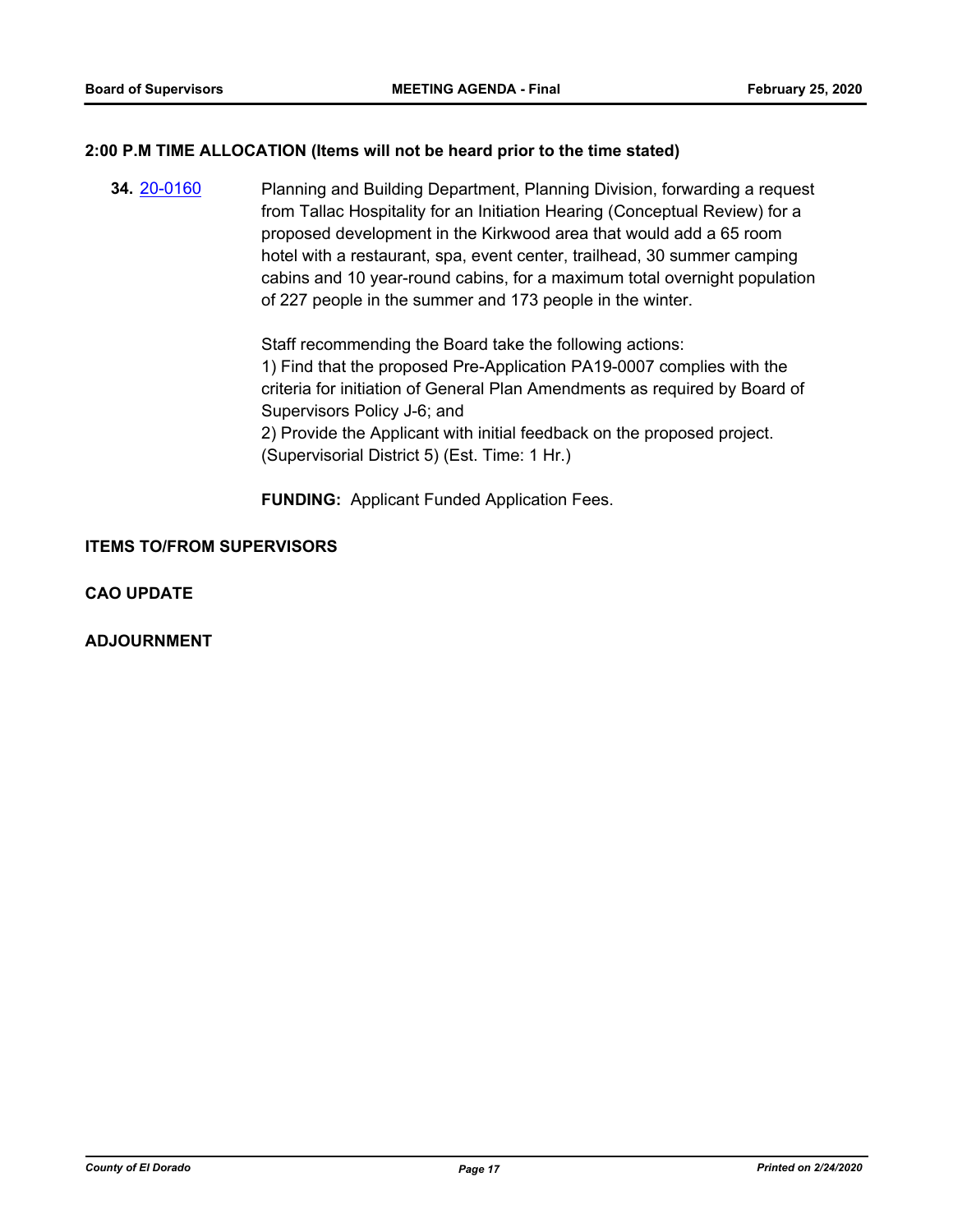# **CLOSED SESSION**

| 35. 20-0279 | Pursuant to Government Code Section 54957.6 - Conference with<br>Labor Negotiator: County Negotiator: Director of Human Resources<br>and/or designee. Employee organizations: El Dorado County Employees'<br>Association representing employees in the Supervisory, Professional, and<br>General Bargaining Units; Operating Engineers Local No. 3 representing<br>employees in the Trades & Crafts Unit; and El Dorado County Probation<br>Officers Association. (Est. Time: 20 Min.) |
|-------------|----------------------------------------------------------------------------------------------------------------------------------------------------------------------------------------------------------------------------------------------------------------------------------------------------------------------------------------------------------------------------------------------------------------------------------------------------------------------------------------|
| 36. 20-0236 | Pursuant to Government Code Section 54956.9(d)(1)- Existing<br>Litigation. Title: Claim of Jenny Wheeler v. County of El Dorado;<br>Sedgwick (formerly York Risk Services Group, Inc.) Workers'<br>Compensation Claim Number ELAD-548347. (Est. Time: 5 Min.)                                                                                                                                                                                                                          |
| 37. 20-0237 | Pursuant to Government Code Section 54956.9(d)(1)- Existing<br>Litigation. Title: Claim of Erwin Macabales v. County of El Dorado;<br>Sedgwick (formerly York Risk Services Group, Inc.) Workers'<br>Compensation Claim Number ELAH-548944. (Est. Time: 5 Min.)                                                                                                                                                                                                                        |
| 38. 20-0238 | Pursuant to Government Code Section 54956.9(d)(1)- Existing<br>Litigation. Title: Claim of Michael Stewart v. County of El Dorado;<br>Sedgwick (formerly York Risk Services Group, Inc.) Workers'<br>Compensation Claim Numbers ELAH-548915 and ELAI-548956. (Est.<br>Time: 5 Min.)                                                                                                                                                                                                    |
| 39. 20-0239 | Pursuant to Government Code Section 54956.9(d)(1)- Existing<br>Litigation. Title: Claim of Nolan Tracy v. County of El Dorado; Sedgwick<br>(formerly York Risk Services Group, Inc.) Workers' Compensation Claim<br>Number ELOZ-533359. (Est. Time: 5 Min.)                                                                                                                                                                                                                            |
| 40. 20-0260 | Conference with Legal Counsel - Significant Exposure to Litigation<br>pursuant to Government Code Section 54956.9(d)(2). Number of potential<br>cases: (1). (Est. Time: 10 Min.)                                                                                                                                                                                                                                                                                                       |
| 41. 20-0261 | Conference with Legal Counsel - Initiation of Litigation pursuant to<br>Government Code Section 54956.9(d)(4). Number of potential cases: (1).<br>(Est. Time: 10 Min.)                                                                                                                                                                                                                                                                                                                 |
| 42. 20-0280 | <b>Pursuant to Government Code Section 54957- Public Employment.</b><br>Title: Director of Mental Health Recruitment. (Est. Time: 20 Min.)                                                                                                                                                                                                                                                                                                                                             |